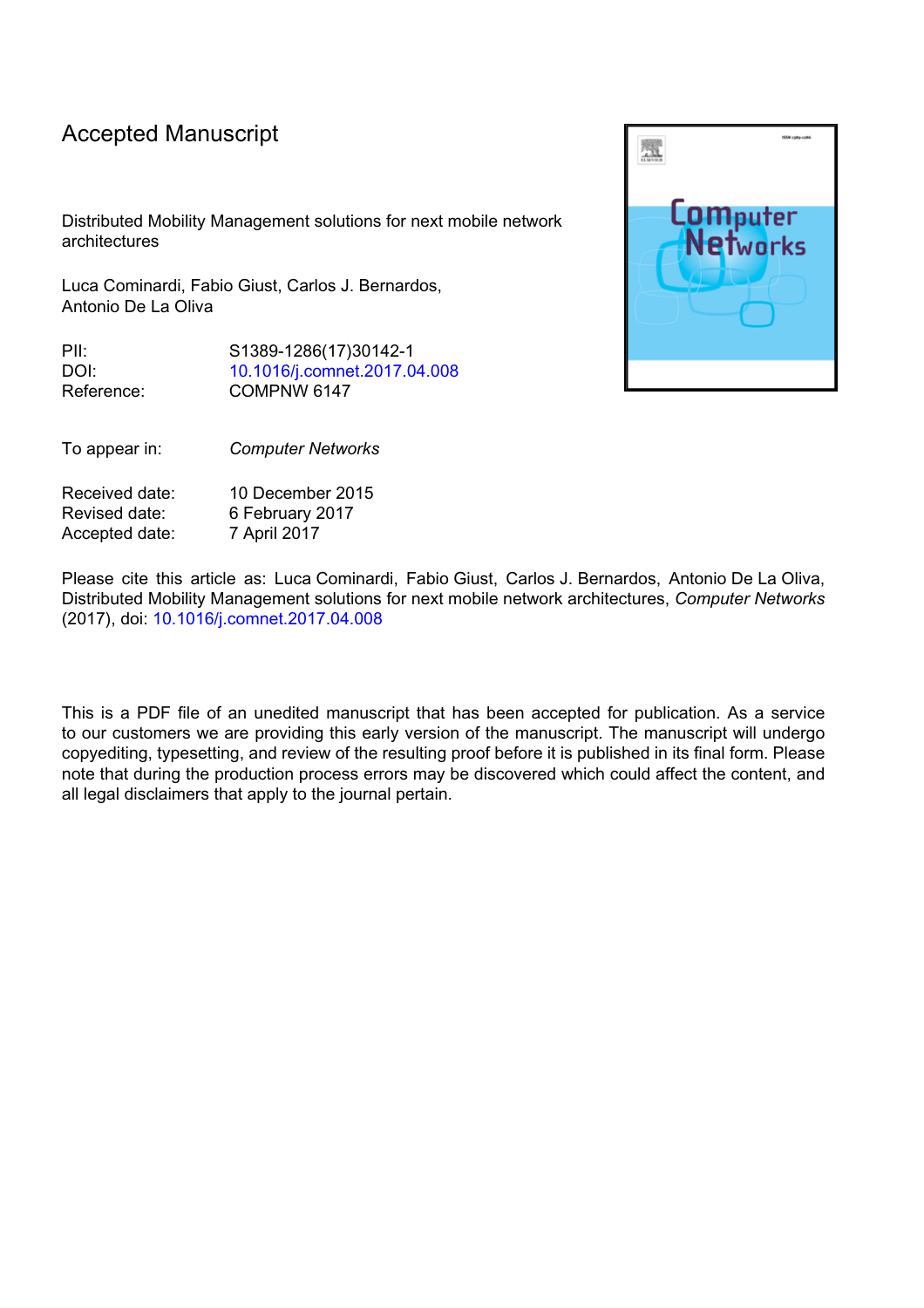## Distributed Mobility Management solutions for next mobile network architectures

Luca Cominardi<sup>a, b,∗</sup>, Fabio Giust<sup>c</sup>, Carlos J. Bernardos<sup>b</sup>, Antonio De La Oliva<sup>b</sup>

> a IMDEA Networks Institute, Madrid, Spain <sup>b</sup>University Carlos III of Madrid, Spain <sup>c</sup>NEC Laboratories Europe, Heidelberg, Germany

## Abstract

Lucia Cominardia-het, Pablio Gimes', Carlos J. Bernardos', Antonio De La <br>
( $^{12}$ MDEA Menocha Assients, Madeid, 29666<br>
( $^{12}$ MDEA Menocha Assients, Madeid, 29666<br>
( $^{12}$ MDEA Menocha Assien, Accelei, 29666<br>
( $^{12}$ MDEA The architecture of current operator infrastructures is being challenged by the non-stopping growing demand of data hungry services appearing every day. While currently deployed operator networks have been able to cope with traffic demands so far, the architectures for the 5th generation of mobile networks (5G) are expected to support unprecedented traffic loads while decreasing costs associated to the network deployment and operations. Distributed Mobility Management (DMM) helps going into this direction, by flattening the network, hence improving its scalability, and enabling local access to the Internet and other communication services, like mobile-edge clouds. Initial proposals have been based on extending existing IP mobility protocols, such as Mobile IPv6 and Proxy Mobile IPv6, but these need to further evolve to comply with the requirements of future networks, which include, among others, higher flexibility. Software Defined Networking (SDN) appears as a powerful tool for operators looking forward to increased flexibility and reduced costs. In this article, we first propose a Proxy Mobile IPv6 based DMM solution which serves as a baseline for exploring the evolution of DMM towards SDN, including the identification of DMM design principles and challenges. Based on this investigation, we pro-

 $*$ Acknowledgment. This work has been funded by the European Union's Horizon 2020 programme under the grant agreement No. 671598 "5G-Crosshaul: the 5G integrated fronthaul/backhaul".

<sup>∗</sup>Corresponding author

Email address: luca.cominardi@imdea.org (Luca Cominardi)